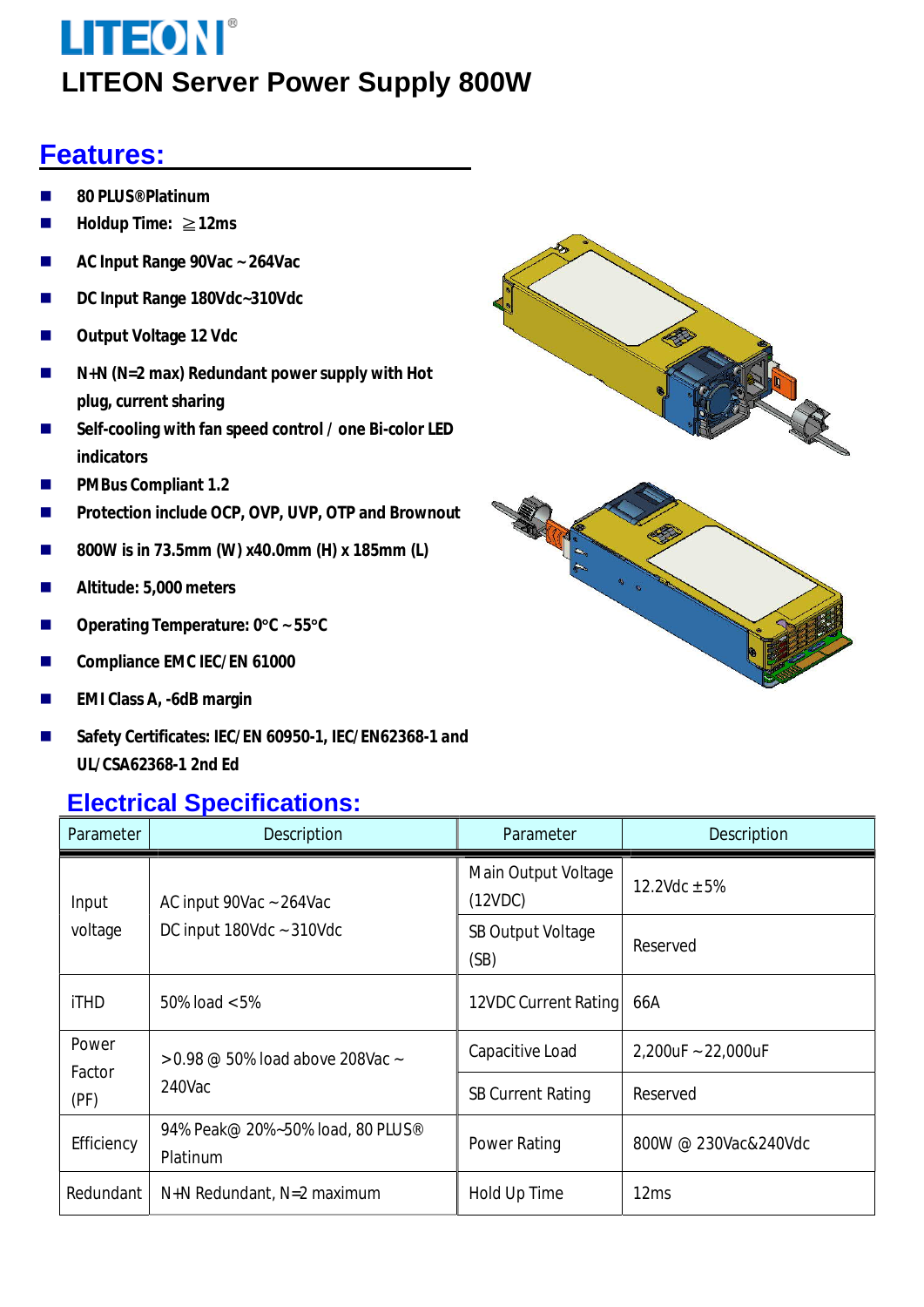| <b>Protection</b> |                                                                                                                              |                  |                                                 |
|-------------------|------------------------------------------------------------------------------------------------------------------------------|------------------|-------------------------------------------------|
| Parameter         | Description                                                                                                                  | Parameter        | Description                                     |
| 12VDC OCP         | Current is above 85.8A for 11.1s, or<br>Current is above 95.7A for 100ms, or<br>Current is above 99A for 5ms<br>(Latch mode) | SB OCP           | Reserved                                        |
| 12VDC OVP         | Voltage is above 13.5V~15V<br>(Latch Mode)                                                                                   | SB OVP           | Reserved                                        |
| 12VDC UVP         | Voltage is below $10V \sim 10.9V$<br>(Latch Mode)                                                                            | Over Temperature | Ambient Temperature<br>(Auto recovery mode)     |
| Input Brownout    | Voltage is below 80Vac<br>(Auto recovery mode)                                                                               | Input OVP        | Voltage is above 305Vac<br>(Auto recovery mode) |

| <b>Control Signal / Indicate Signal / LED</b> |                                                                |            |                                                                                                                                                                                                                                                     |
|-----------------------------------------------|----------------------------------------------------------------|------------|-----------------------------------------------------------------------------------------------------------------------------------------------------------------------------------------------------------------------------------------------------|
| Parameter                                     | <b>Description</b>                                             | Parameter  | Description                                                                                                                                                                                                                                         |
| PSON L                                        | Input signal<br>$PSON_L = LOW$ to turn on 12VDC                | PMBus      | Version 1.2<br>I2C interface with 100KHz                                                                                                                                                                                                            |
|                                               |                                                                | ALERT L    | Output signal<br>ALERT_L = LOW to indicate WARNING event<br>(Event Programmable)                                                                                                                                                                    |
| PWOK H                                        | Output signal<br>PWOK_H = High to indicate the 12VDC existence | <b>IFD</b> | 1Hz Blink Green --> AC present but no output<br>2Hz Blink Green --> FW updating<br>0.33Hz Blink GREEN(1s OFF,2s GREEN) --> CR<br>mode<br>1Hz Blink Amber --> warning Event<br>Amber Solid --> Fault protection<br>Green Solid --> 12VDC active mode |
| ACOK H                                        | Output signal<br>$ACOK$ $H = High to indicate Input existence$ | ASP        | Resistor to set PSU address                                                                                                                                                                                                                         |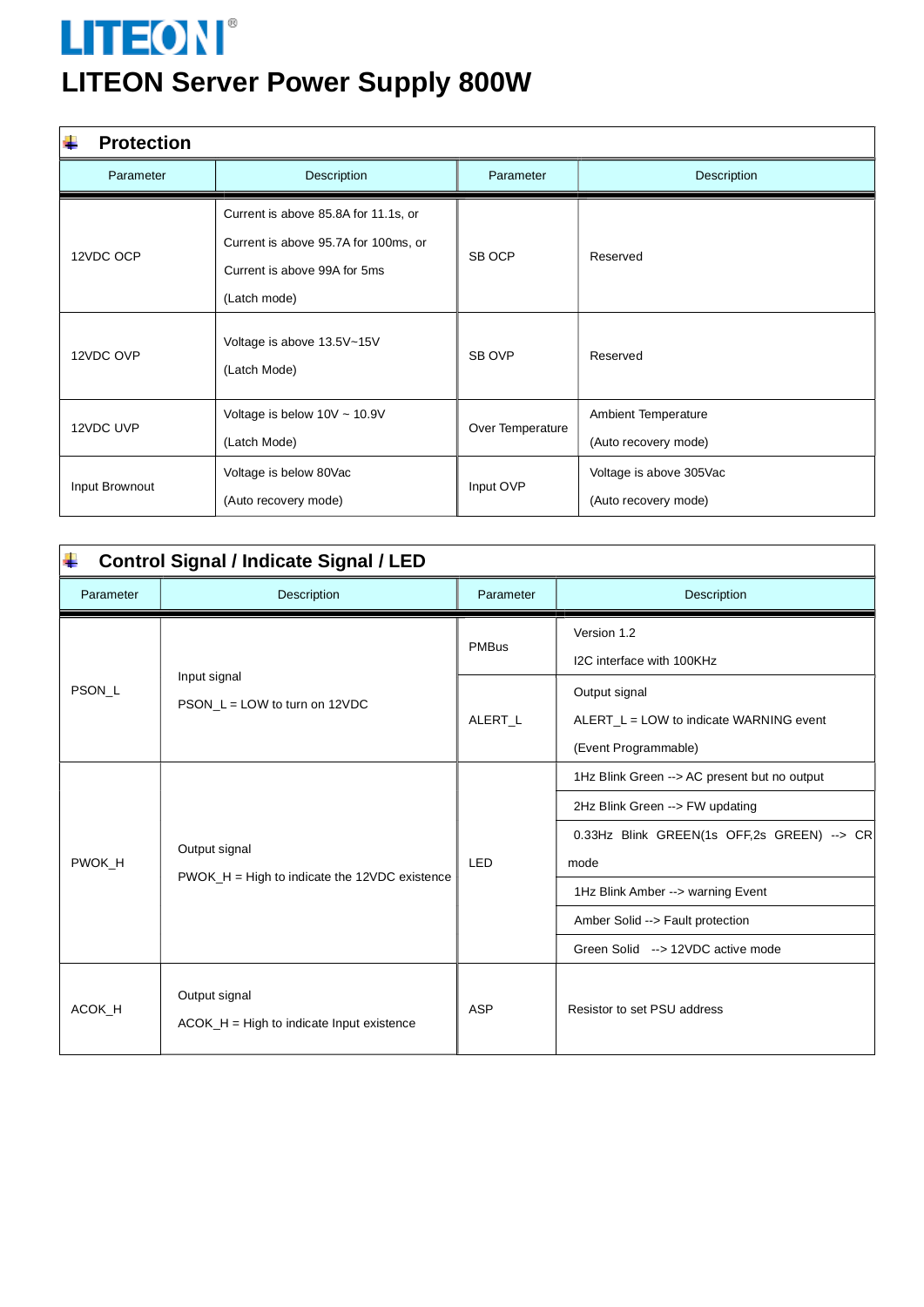### **Environment / Reliability**

| Parameter                 | Description                     | Parameter        | Description                                                   |
|---------------------------|---------------------------------|------------------|---------------------------------------------------------------|
| Operation Temp.           | $0^{\circ}$ C ~ 55 $^{\circ}$ C | <b>MTBF</b>      | 200K hours at 100% rated load 230Vac input, 55°C<br>amb. Temp |
| <b>Operating Humidity</b> | $5\% \sim 90\%$                 | <b>ECAP Life</b> | 5 years at 100% rated load 230Vac input, 55°C<br>amb. Temp    |
| Storage Temp.             | $-40\degree C - 85\degree C$    | Air Flow         | Normal Mode, From DC to AC                                    |
| <b>Storage Humidity</b>   | $5\% \sim 95\%$                 | Fan Life         | 5 years at 100% rated load, 55°C amb. Temp                    |
| <b>Operating Altitude</b> | 5000 meters                     |                  |                                                               |

| Safety Approvals IEC/EN 60950-1, IEC/EN62368-1 and UL/CSA62368-1 2nd Ed.                 |                                                                                                                        |                                     |  |
|------------------------------------------------------------------------------------------|------------------------------------------------------------------------------------------------------------------------|-------------------------------------|--|
|                                                                                          | Input / Output                                                                                                         | Reinforce                           |  |
| Insulation safety rating                                                                 | Input / Case                                                                                                           | <b>Basic</b>                        |  |
|                                                                                          | Output / Case                                                                                                          | Functional                          |  |
|                                                                                          | Input / Output                                                                                                         | 1500 Vac/1min leakage current< 10mA |  |
| Hi-pot strength                                                                          | Input / Case                                                                                                           | 1500 Vac/1min leakage current< 10mA |  |
| <b>Touch Current</b>                                                                     | 0.875mA                                                                                                                |                                     |  |
| <b>EMC Requirements</b>                                                                  |                                                                                                                        |                                     |  |
| <b>Radiated Emissions</b>                                                                |                                                                                                                        |                                     |  |
| CISPR 22/ EN55022/ FCC Part 15                                                           | Class A / -6dB                                                                                                         |                                     |  |
| <b>Conducted Emissions</b>                                                               | Class A / -6dB                                                                                                         |                                     |  |
| CISPR 22/ EN55022/ FCC Part 15                                                           |                                                                                                                        |                                     |  |
| EN61000-3-2 Harmonics                                                                    | Class A                                                                                                                |                                     |  |
| (AC Rated Input Current <= 16A per phase)                                                |                                                                                                                        |                                     |  |
| EN61000-3-3 Voltage Fluctuations and Flicker                                             | Pst <= 1.0 & Plt <= 0.65, dc <= 3.3%, dmax <= 4%, time <= 500ms when                                                   |                                     |  |
| (AC Rated Input Current <= 16A per phase)                                                | d(t) > 3.3%                                                                                                            |                                     |  |
| IEC61000-4-2 ESD                                                                         | ±8kV Contact, ±15kV Air                                                                                                |                                     |  |
| IEC61000-4-3 Radiated Immunity                                                           | Performance Criteria A required                                                                                        |                                     |  |
| IEC61000-4-4 EFT                                                                         | 0.5kV, Performance Criteria A required                                                                                 |                                     |  |
| (5kHz and 100kHz repetition rates)                                                       |                                                                                                                        |                                     |  |
| EC61000-4-5 Surge                                                                        |                                                                                                                        |                                     |  |
| (For NEBS requirement)                                                                   | ±2.0 kV CM/2ohm, ±2.0 kV DM/2ohm, Criteria A                                                                           |                                     |  |
| IEC61000-4-6 Conducted Immunity                                                          | Performance Criteria A required.                                                                                       |                                     |  |
| IEC61000-4-11 Voltage dips, short interruptions<br>and voltage variations immunity tests | Requirements for Voltage Dips and Short Interruptions as specified in EN55024, CISPR 24,<br>EN300386, and EN61000-6-1. |                                     |  |